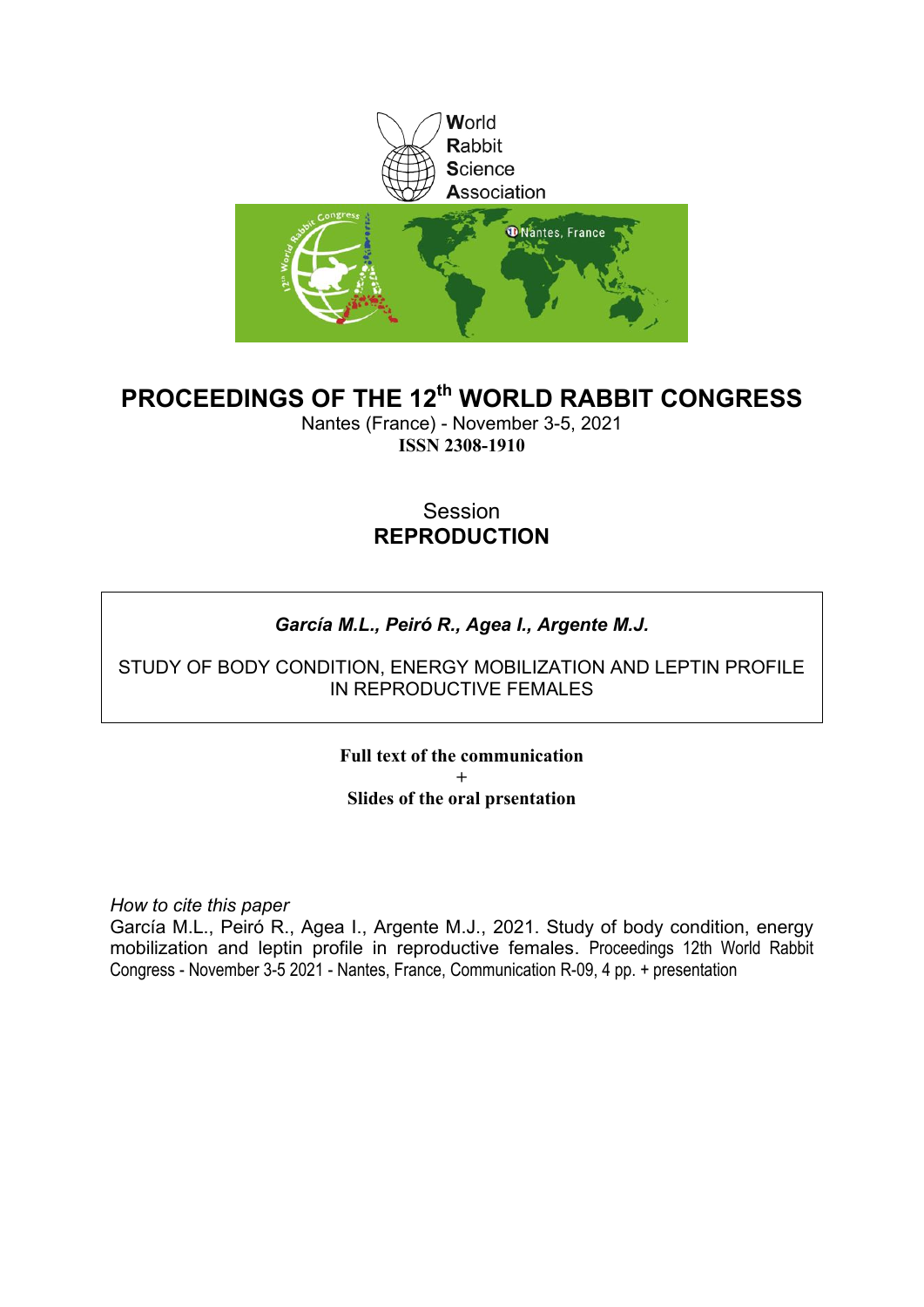#### **STUDY OF BODY CONDITION, ENERGY MOBILIZATION AND LEPTIN PROFILE IN REPRODUCTIVE FEMALES**

**García ML.<sup>1</sup> \*, Peiró R.<sup>2</sup> , Agea I.<sup>1</sup> , Argente MJ.<sup>1</sup>**

<sup>1</sup>Dept. of Agrofood Technology, University Miguel Hernández of Elche, Ctra. Beniel km 3.2, 03312, Orihuela, Spain <sup>2</sup> Instituto de Conservación y Mejora de la Agrodiversidad Valenciana (COMAV), Universitat Politècnica de València, Camino de Vera s/n, 46022, Valencia, Spain \*Corresponding author: mariluz.garcia@umh.es

#### **ABSTRACT**

This study examined the effect of reproductive and lactating status, and gestation order on body condition, non-esterified fatty acids (NEFA) and leptin concentration in rabbit females. A total of 26 rabbit females from a synthetic line were used in the experiment. Body weight, perirenal fat thickness, NEFA and leptin concentration were measured at mating and at 12 days of gestation. The model used included the effects of reproductive status (mating or 12 days of gestation), lactation status at mating (lactating or not lactating), gestation order (second and third), and female effect. All statistical analysis were performed by Bayesian methodology. Body weight and perirenal fat thickness were -5 % and -12 % lower at mating than at 12 days of gestation (P=1.00), but NEFA were similar at both status  $(P=0.81)$ . Leptin concentration was  $+18$  % higher at mating than at 12 days of gestation. Lactating females showed higher body weight  $(+3 \%)$ ; P=0.92) and perirenal fat thickness  $(+8 \%)$ ; P=0.96) than non-lactating females. NEFA were -50 % lower in lactating females than non-lactating females and leptin concentration was similar (P=0.70). All traits were lower in the second gestation than in the third gestation. In conclusion, reproductive status, lactation-gestation overlap and gestation order affect body condition, energy mobilization and leptin concentration.

**Key words**: Gestation, Lactation, Leptin, Mating, NEFA, Perirenal Fat Thickness.

#### **INTRODUCTION**

Several metabolites, as NEFA, and hormones, as leptin, have been proved to play a role in the relationship between energy balance and reproductive efficiency (Castellini et al., 2010). Body weight and perirenal fat thickness are good predictors of body condition and non-esterified fatty acids (NEFA) as well as leptin concentrations provide an accurate measurement of energy mobilization (Jorritsma et al., 2003; Calle et al., 2017). NEFA act at the ovarian level by modifying endocrine, paracrine, and autocrine regulation, which permit follicle growth, ovulation, and development of the corpus luteum in rabbits (Fortun-Lamothe, 2006). Leptin is a cytokine involving the control of satiety and energy metabolism. Specifically, leptin acts as the critical link between adipose tissue and the reproductive system (Moschos et al., 2002) and it is implicated in steroidogenesis (Brannian et al., 1999), ovulation (Ryan et al., 2002; Sakr et al., 2010), pregnancy (Menchetti et al., 2015) and lactation (Mukherjea et al., 1999).

To know body condition, energy mobilization and leptin profile in different reproductive conditions would improve management strategies of females. The objective of the present work was to study the effect of reproductive and lactating status, and gestation order on body condition, NEFA and leptin concentration in rabbit females.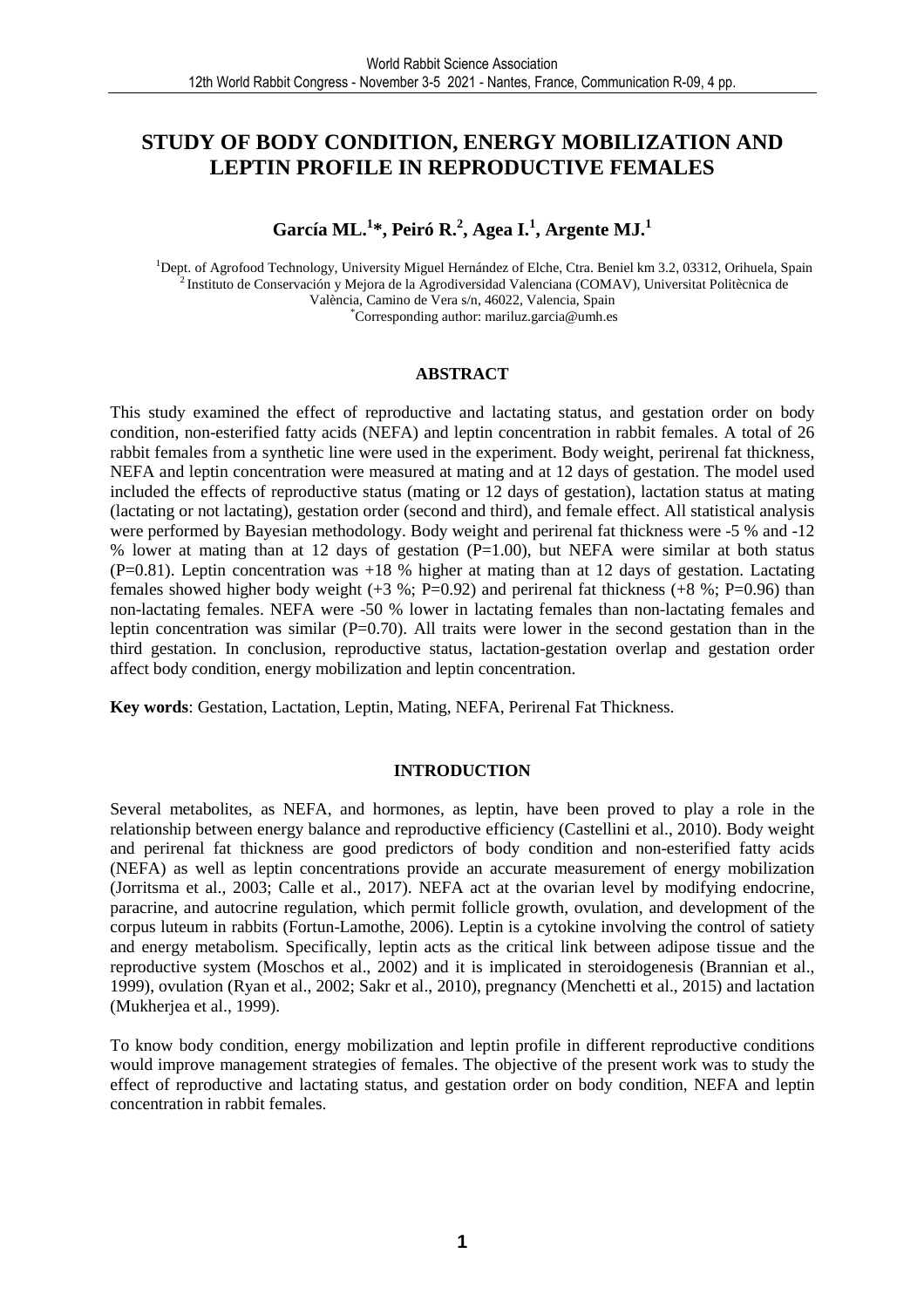#### **MATERIALS AND METHODS**

All experimental procedures involving animals were approved by the University Miguel Hernández of Elche Research Ethics Committee.

#### **Animals and experimental design**

A total of 26 rabbit females from a synthetic line were used in the experiment (García et al., 2010). The females were held in the experimental farm at the University Miguel Hernández de Elche (Spain). All animals were reared in individual cages and were fed a commercial diet. The photoperiod used was 16 h light: 8 h dark. Females were mated first at 18 weeks of age and thereafter at 10 days after each parturition. The weaning at 28 days was standard procedure. Sexual receptivity was checked on the day of mating by evaluation vulva colour; does were scored either receptive when their vulva was red and turgid, or non-receptive in all other cases. Only females classified as receptive were mated. Does were stimulated to ovulate with an intramuscular injection of 1 µg busereline acetate (Suprefact, Hoechst Marion Roussel S.A., Madrid, Spain) when the mating was performed.

Females were controlled to second and third effective mating and at 12 days of second and third gestation. Blood samples were collected from the margin ear vein into tubes containing EDTA. Immediately, plasma was obtained after centrifugation at 3000 g for 15 min at 4 ºC and stored at -20 ºC until the hormones and metabolites assays were performed. Females were weighted each time that blood samples were collected.

#### **Body condition**

Perirenal fat thickness was measured by ultrasound imaging as described by Pascual et al. (2004), using Justvision 200 SSA-320A Toshiba ultrasound equipment.

#### **Metabolite assays**

The non-esterified fatty acids (NEFA) concentrations were analyzed using two reactions, enzymatic based colorimetric assay from WAKO (NEFA-C, Wako Chemicals GmbH, Neuss, Germany) based on the ability of NEFA to acylate coenzyme A in presence of CoA synthetase.

#### **Hormone assays**

Leptin concentrations were measured by double antibody RIA using multi-species leptin kit (Linco Research Inc., St. Charles, USA). The limit of detection was 1-50 ng/mL Human Equivalent (HE).

#### **Statistical Analysis**

The traits analyzed were body weight (g), perirenal fat thickness (mm), NEFA (mmol/L) and leptin (ng/mL HE). The model used included the effects of reproductive status (mating or 12 days of gestation), lactation status (lactating or not lactating), gestation order (second or third), and female effect. All analyses were performed using Bayesian methodology. Bounded uniform priors were used for all effects. Residuals were a priori normally distributed with mean **0** and variance **I**σ 2 e , where **I** is a unity matrix and  $\sigma^2$  is the variance of the error. The prior for the variance was also bounded uniform with exception of the female effect, which was considered normally distributed with mean **0** and variance  $I\sigma_f^2$ , where  $\sigma_f^2$  is the variance of the female. Features of the marginal posterior distributions for all unknowns were estimated using Gibbs sampling. The Rabbit program developed by the Institute for Animal Science and Technology (Valencia, Spain) was used for all procedures. We used a chain of 60,000 samples, with a burn-in period of 10,000. Only one out of every 10 samples was saved for inferences.

#### **RESULTS AND DISCUSSION**

Table 1 shows the features of the marginal posterior distribution of the differences between mating and 12 days of gestation. Body weight and perirenal fat thickness were -5 % and -12 % lower at mating than at 12 days of gestation  $(P=1.00)$ , but NEFA was similar at both status  $(P=0.84)$ . Similar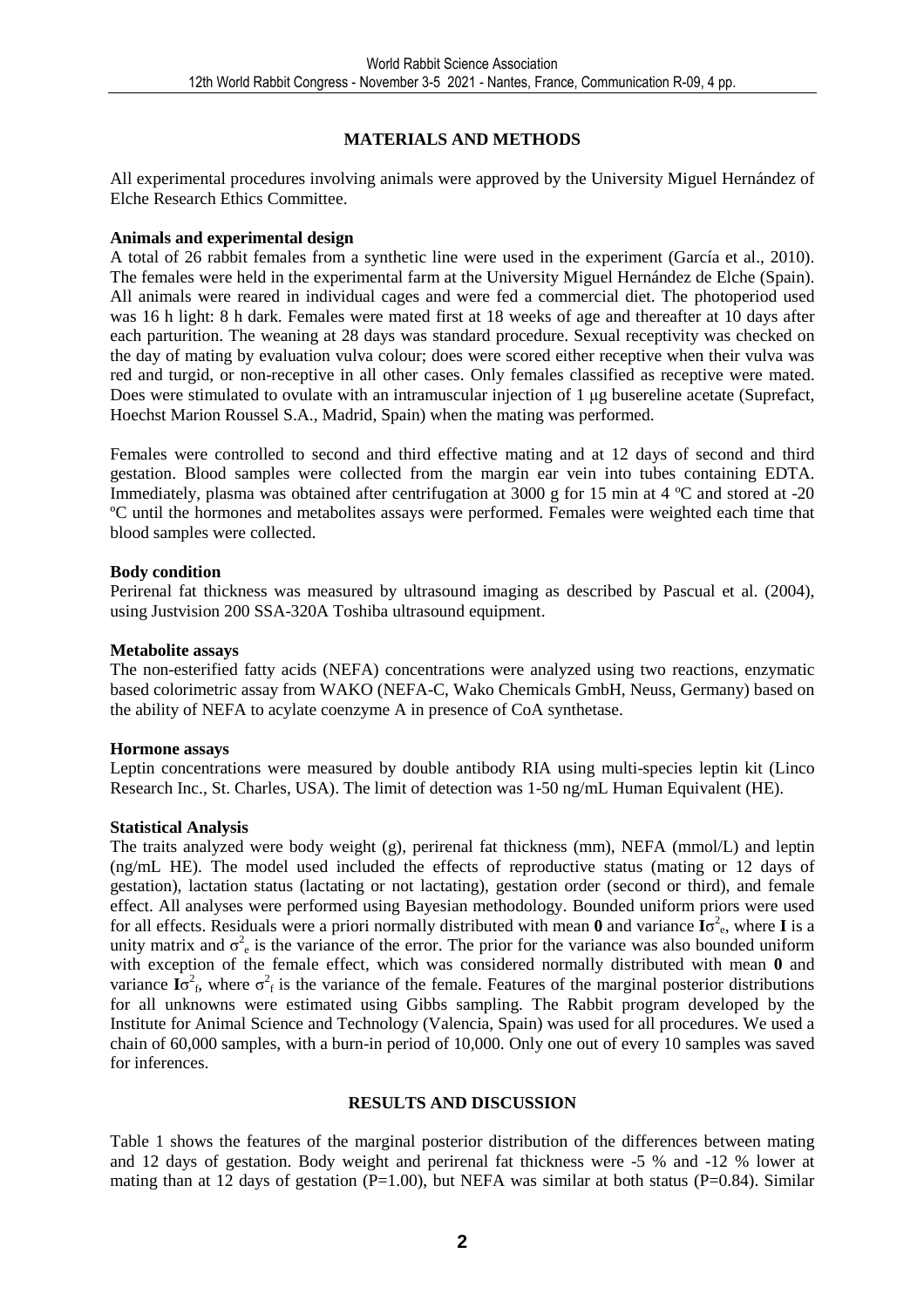results were found for body weight and perirenal fat thickness by Savietto et al. (2016) in primiparous females and for NEFA by Menchetti et al. (2015).

**Table 1**: Features of the marginal posterior distribution of the differences between mating and 12 days of gestation for body weight, perirenal fat thickness, NEFA and leptin.

|                              |       |       | $M-G$  | $HPD_{95\%}$      |      |
|------------------------------|-------|-------|--------|-------------------|------|
| Body weight (g)              | 4.142 | 4,332 | $-190$ | $-109$<br>$-271:$ | 1.00 |
| Perirenal Fat Thickness (mm) | 5.8   | 6.6   | $-0.7$ | $-0.4$<br>$-1.1:$ | 1.00 |
| $NEFA$ (mmol/L)              | 0.31  | 0.27  | 0.04   | $-0.03$ ;<br>0.11 | 0.84 |
| Leptin $(ng/mLHE)$           | 4.5   | 4.0   | 0.5    | $-0.1$ :<br>      | 0.94 |

 $M =$  median of Mating; G = median of 12 days of Gestation; M-G = median of the difference between mating and 12 days of gestation; HPD<sub>95%</sub> = highest posterior density region at 95 %; P = probability of the difference being > 0 when M-G > 0, and probability of the difference being  $< 0$  when M-G  $< 0$ .

Females had higher leptin concentration at mating than at 12 days of gestation. This result could be expected due to leptin is implicated in steroidogenesis and ovulation (Brannian et al., 1999; Ryan et al., 2002).

**Table 2**: Features of the marginal posterior distribution of the differences between lactating and nonlactating females for body weight, perirenal fat thickness, NEFA and leptin.

|                              |       | NL    | L-NL    | $HPD_{95\%}$         |          |
|------------------------------|-------|-------|---------|----------------------|----------|
| Body weight (g)              | 4.306 | 4,168 | 138     | 344<br>$-42:$        | 0.92     |
| Perirenal Fat Thickness (mm) | 6.4   | 5.9   | 0.5     | $-0.1$<br>1.1        | 0.96     |
| $NEFA$ (mmol/L)              | 0.23  | 0.35  | $-0.12$ | $-0.20$ ;<br>$-0.04$ | $1.00\,$ |
| Leptin $(ng/mL$ HE)          | 4.1   | 4.3   | $-0.2$  | $-1.0$<br>0.6        | 0.70     |

L = median of Lactating females; NL = median of Non-Lactating females; L-NL = median of the difference between Lactating and Non-Lactating females;  $HPD_{95\%}$  = highest posterior density region at 95 %; P = probability of the difference being  $> 0$  when L-NL  $> 0$ , and probability of the difference being  $< 0$  when L-NL  $< 0$ .

Lactating females showed higher body weight  $(+3\%; P=0.92)$  and perirenal fat thickness  $(+8\%; P=0.92)$ P=0.96) than non-lactating females (Table 2). NEFA were -52 % lower in lactating females than nonlactating females (P=1.00) and leptin concentration was similar (P=0.70). Savietto et al. (2016) found higher perirenal fat thickness in lactating females than non-lactating females at 18 days of gestation but similar body weight. These results showed that rabbit female is adapted to reproductive management with lactation-gestation overlap since lactating females had a higher body condition that non-lactating females.

**Table 3**: Features of the marginal posterior distribution of the differences between second and third gestation order for body weight, perirenal fat thickness, NEFA and leptin.

|                              | $\boldsymbol{\gamma}$ nd | ռա    | $2^{nd}$ - $3^{th}$ | $HPD_{95\%}$ |         |      |
|------------------------------|--------------------------|-------|---------------------|--------------|---------|------|
| Body weight (g)              | 4,172                    | 4.302 | $-130$              | $-261:$      |         | 0.98 |
| Perirenal Fat Thickness (mm) | 5.5                      | 6.8   | $-1.3$              | $-1.8$ ;     | $-0.8$  | 00.1 |
| $NEFA$ (mmol/L)              | 0.26                     | 0.32  | $-0.06$             | $-0.14:$     | 0.01    | 0.94 |
| Leptin $(ng/mL HE)$          | 3.8                      |       | $-0.9$              | $-1.65:$     | $-0.20$ | 0.99 |

 $2^{nd}$  = median of second gestation;  $3^{th}$  = median of third gestation;  $2^{nd}$  -  $3^{th}$  = median of the difference between second and third gestation; HPD<sub>95%</sub> = highest posterior density region at 95 %; P = probability of the difference being > 0 when 2<sup>nd</sup> - 3<sup>th</sup>  $> 0$ , and probability of the difference being  $< 0$  when  $2<sup>nd</sup> - 3<sup>th</sup> < 0$ .

All traits were lower in the second gestation than in the third gestation (Table 3). Body weight of females at third gestation was similar than adult weight of maternal lines (Pascual et al., 2015) thus it could be expected that females were still growing at second gestation.

#### **CONCLUSIONS**

Reproductive status, lactation-gestation overlap and gestation order cycle affect body condition, energy mobilization and leptin concentration.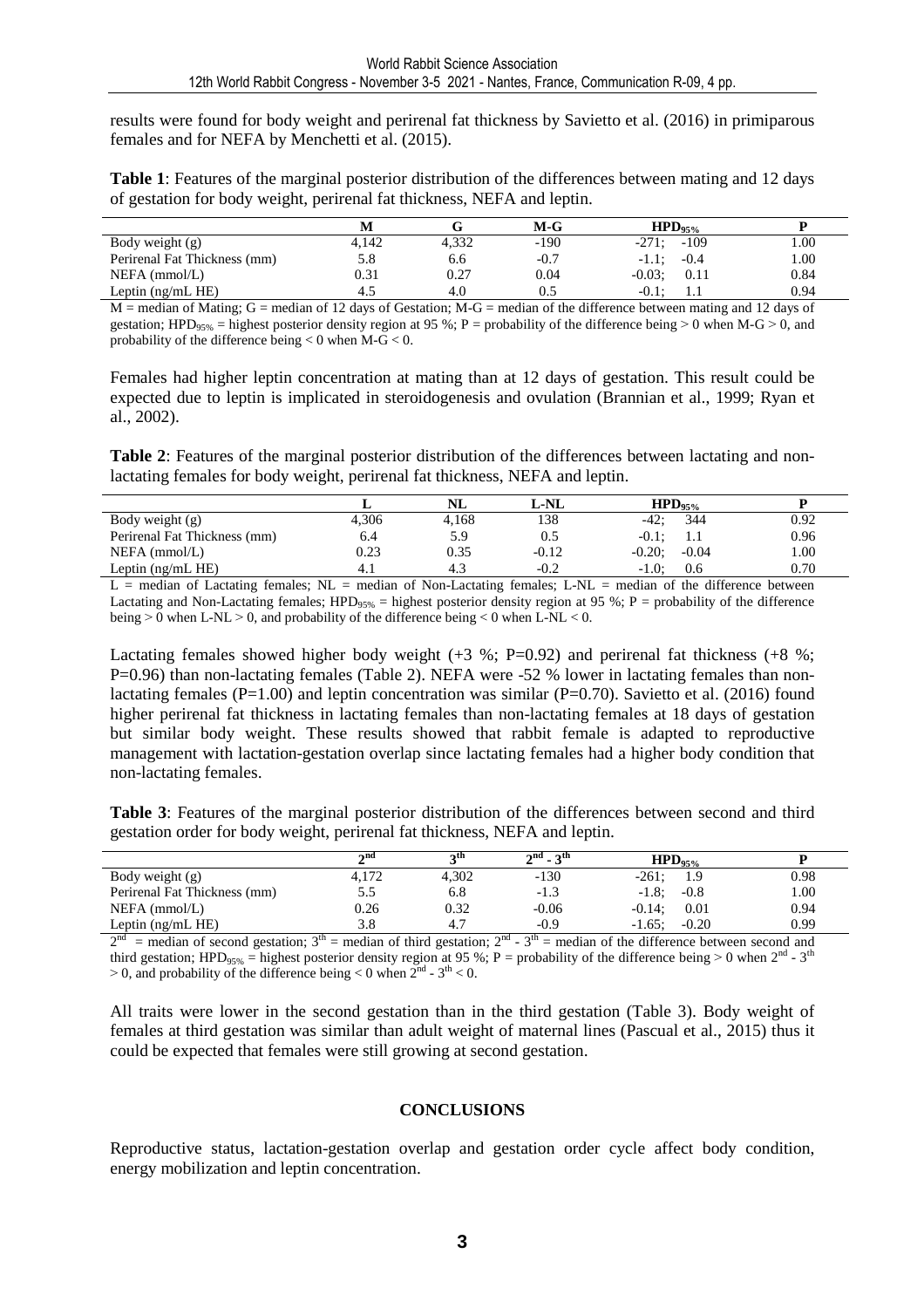#### **ACKNOWLEDGEMENTS**

This work was supported by project GVPRE/2008/145.

#### **REFERENCES**

- Brannian J.D., Zha Y., McElroy M. 1999. Leptin inhibits gonadotrophin-stimulated granulosa cell production by antagonizing insulin action. *Human Reprod., 14, 1445-1448*.
- Calle E., García M.L., Blasco A., Argente M.J. 2017. Relationship between body condition and energy mobilization in rabbit does. *World Rabbit Sci., 25, 37-41*.
- Castellini C., dal Bosco A., Arias-Álvarez M., Lorenzo P.L., Cardinali R., Garcia-Rebollar P. 2010. The main factors affecting the reproductive performance of rabbit does: A review. *Anim. Reprod. Sci., 122, 174-182*.

Fortun-Lamothe L. 2006. Energy balance and reproductive performance in rabbit does. *Anim. Reprod. Sci., 93, 1-15.* 

- García M.L., Peiró R., Argente M.J., Merchán M., Folch J.M., Blasco A., Santacreu M.A. 2010. Investigation of the oviductal glycoprotein 1 (*OVGP1*) gene associated with embryo survival and development in the rabbit. *J. Anim. Sci., 88, 1597-1602.*
- Jorritsma R., Wensing T., Kruip T., Vos P., Noordhuizen J. 2003. Metabolic changes in early lactation and impaired reproductive performance in dairy cows. *Endocrinology 143, 1922-1931*.
- Menchetti L., Brecchia G., Canali C., Cardinali R., Polisca A., Zerani M., Boiti C. 2015. Food restriction during pregnancy in rabbits: Effects on hormones and metabolites involved in energy homeostasis and metabolic programming. *Res. Vet. Sci., 98, 7-12.*
- Moschos K., Chan J.L., Mantzoros C.S. 2002. Leptin and reproduction: A review. *Fertil. Steril., 77, 433-444*.
- Mukherjea R., Castonguat T.W., Douglas L.W., Moser-Veillon P. 1999. Elevated leptin concentrations in pregnancy and lactation: Possible role as a modulator of substrate utilization. *Life Sci., 65, 1183-1193*.
- Pascual J.J., Blanco J., Piquer O., Quevedo F., Cervera C. 2004. Ultrasound measurements of perirenal fat thickness to estimate the body condition of reproducing rabbit does in different physiological states. *World Rabbit Sci., 12, 7-21.*
- Pascual M., Calle E.W., Blasco A. 2015. Comparison of degrees of maturity of rabbit lines selected for different traits. *World Rabbit Sci., 23, 155-161.*
- Ryan N.K., Woodhouse C.M., Van Der Hoeck K.H., Gilchrist R.B., Armstrong D.T., Norman R.J. 2002. Expression of leptin and its receptor in the murine ovary: Possible role in the regulation of oocyte maturation. *Biol. Reprod., 66, 1548-1554.*
- Sakr O.G., García-García R.M., Arias-Álvarez M., Millán P., Lorenzo P.L., Rebollar P.G. 2010. Body reserves and ovarian performance in primiparous lactating rabbit does submitted to early weaning as a strategy to decrease energy deficit. *Anim. Reprod. Sci., 121, 294-300.*
- Savietto D., Marono S., Martinez I., Martínez-Paredes E., Ródenas L., Cervera C., Pascual J.J. 2016. Patterns of body condition use and its impact on fertility. *World Rabbit Sci., 24, 39-45.*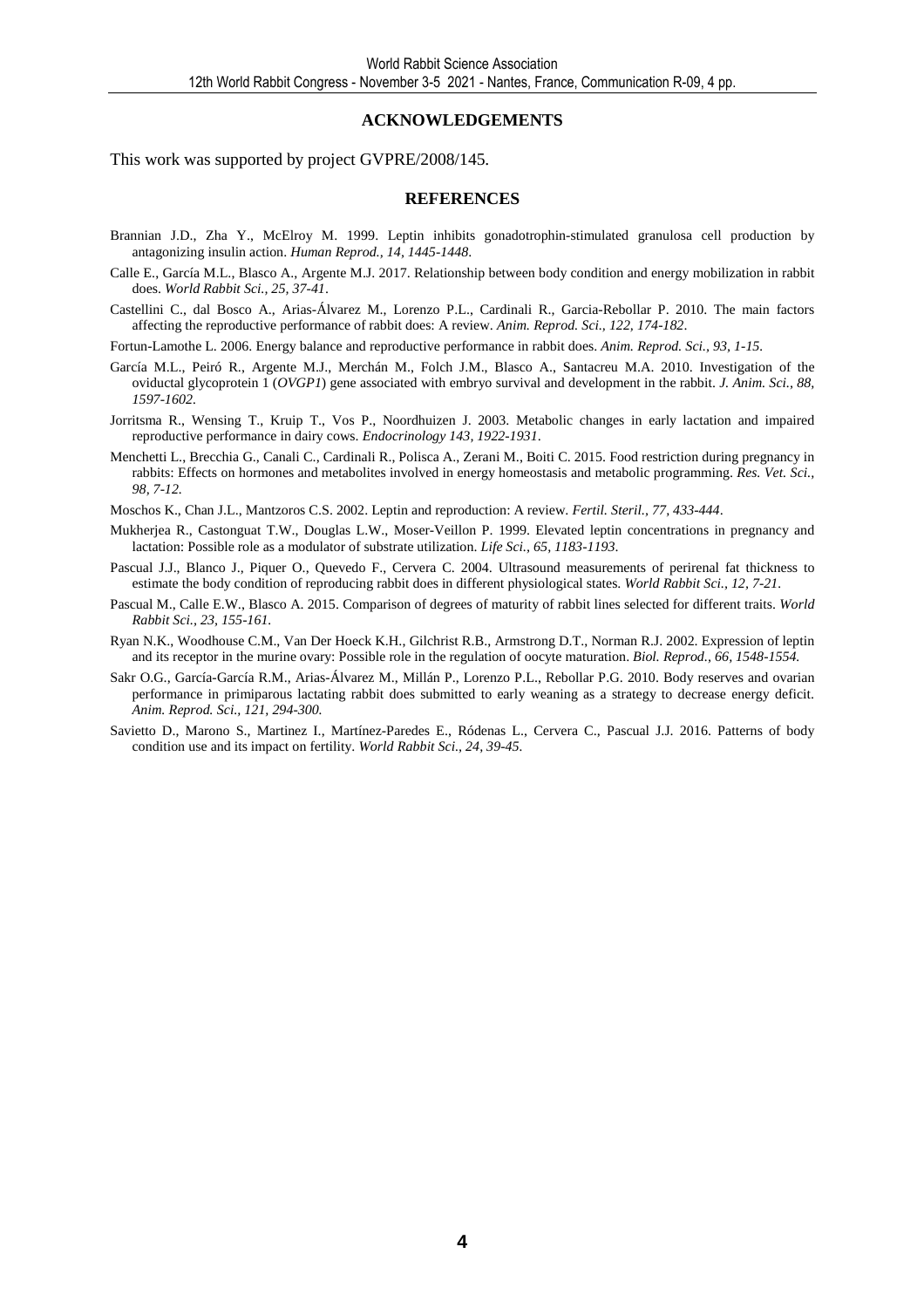



### STUDY OF BODY CONDITION, ENERGY MOBILIZATION AND LEPTIN PROFILE IN REPRODUCTIVE FEMALES

## García ML.<sup>1</sup>, Peiró R.<sup>2</sup>, Agea I.<sup>1</sup>, Argente MJ.<sup>1</sup>

1 Dept. of Agrofood Technology, University Miguel Hernández of Elche, Ctra. Beniel km 3.2, 03312, Orihuela, Spain

2 Instituto de Conservación y Mejora de la Agrodiversidad Valenciana (COMAV), Universitat Politècnica de València, Camino

de Vera s/n, 46022, Valencia, Spain

Corresponding author: mariluz.garcia@umh.es





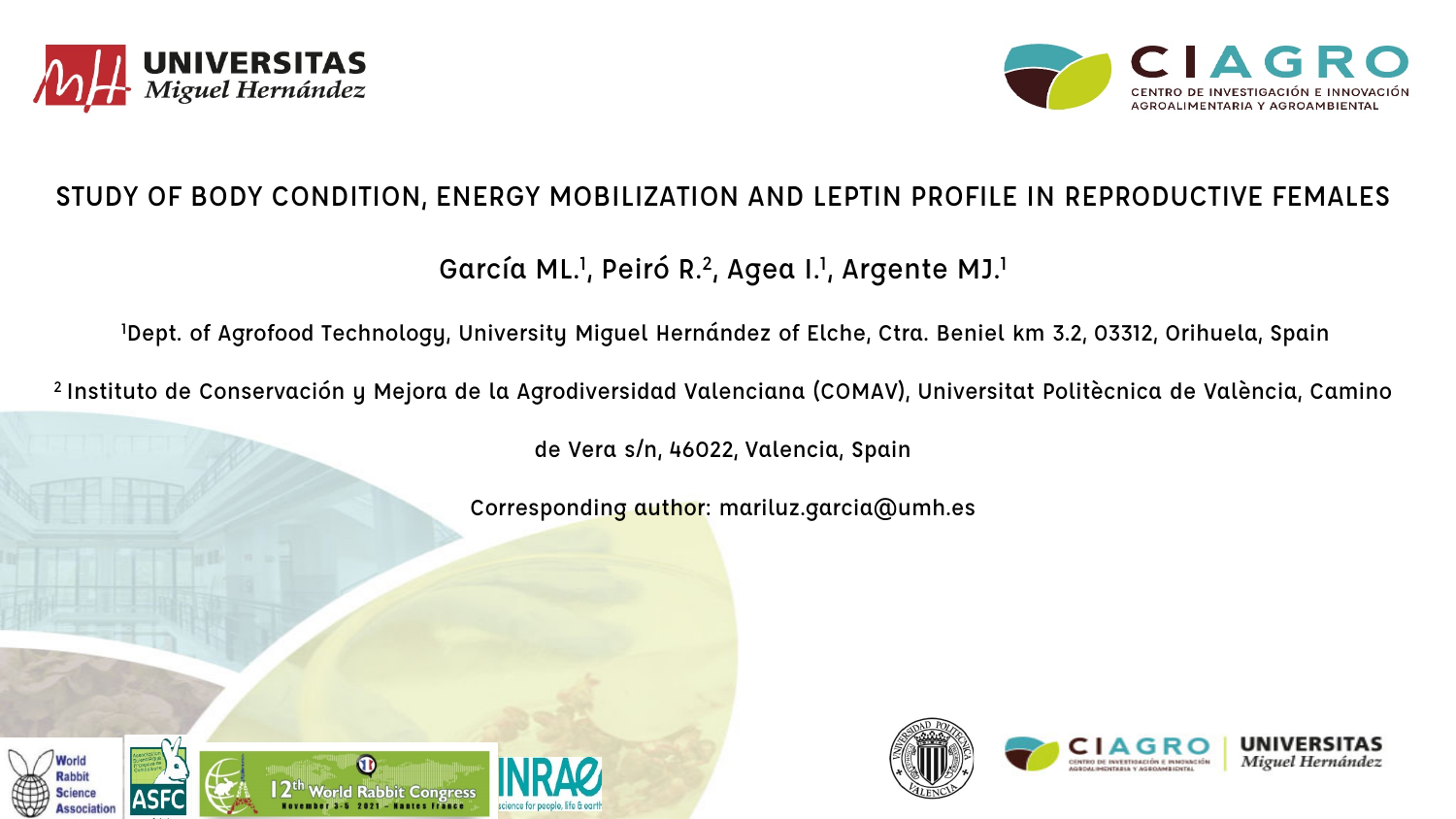## INTRODUCTION



BODY CONDITION:

- BODY WEIGHT
- PERIRENAL FAT THICKNESS ENERGY MOBILIZATION:
- NEFA
- LEPTIN

## **OBJECTIVE**

The objective was to study the effect of reproductive and lactating status, and gestation order in body condition, NEFA and leptin concentration in rabbit females.









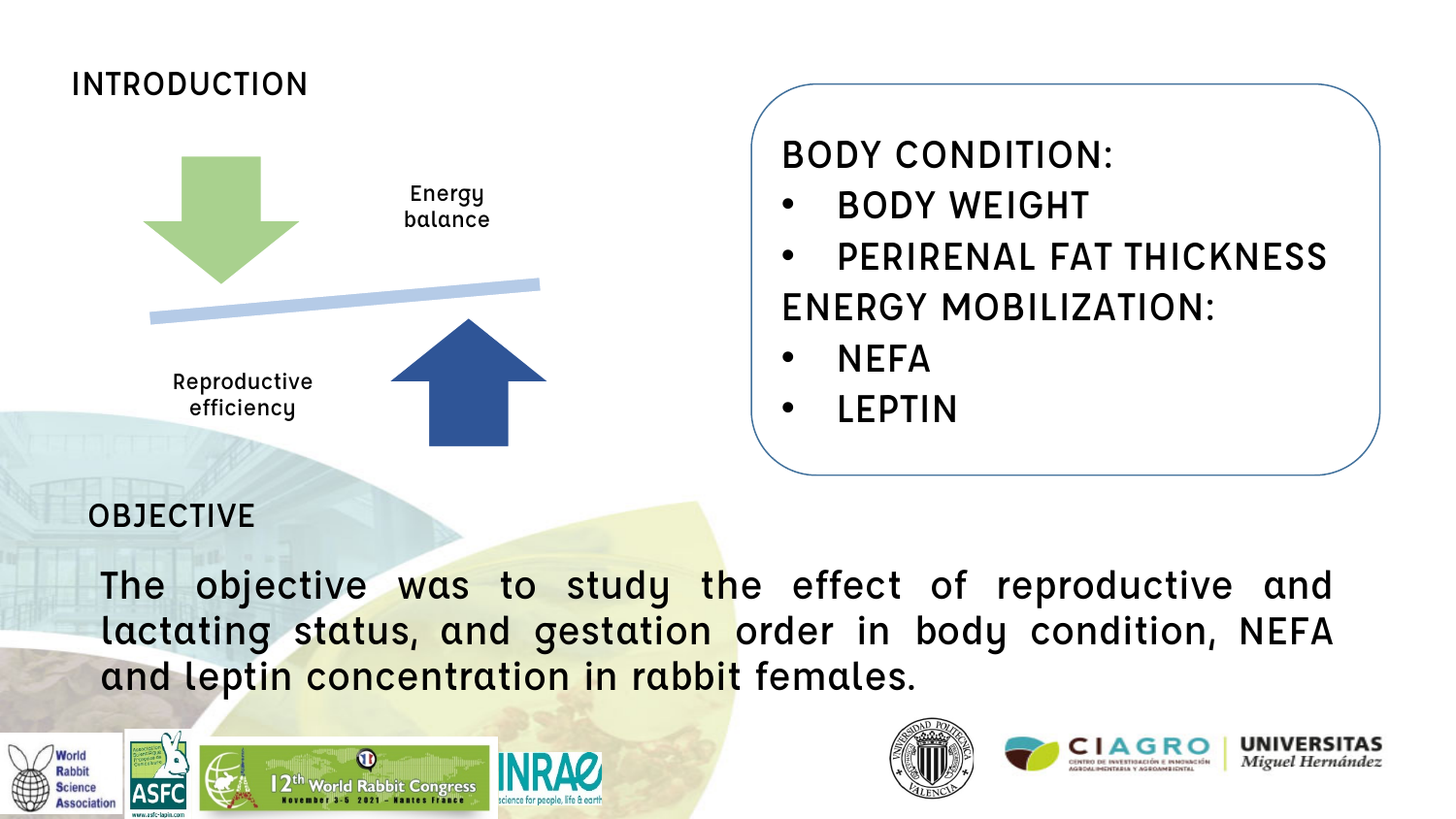## MATERIAL AND **METHODS**











gestation Body weight (g) Perirenal fat thikness (mm) Non-esterified fatty acids (NEFA) (mmol/L) Leptin by RIA (ng/ml HE)**UNIVERSITAS** CENTRO DE INVESTIGACIÓN E INMOVACIÓN







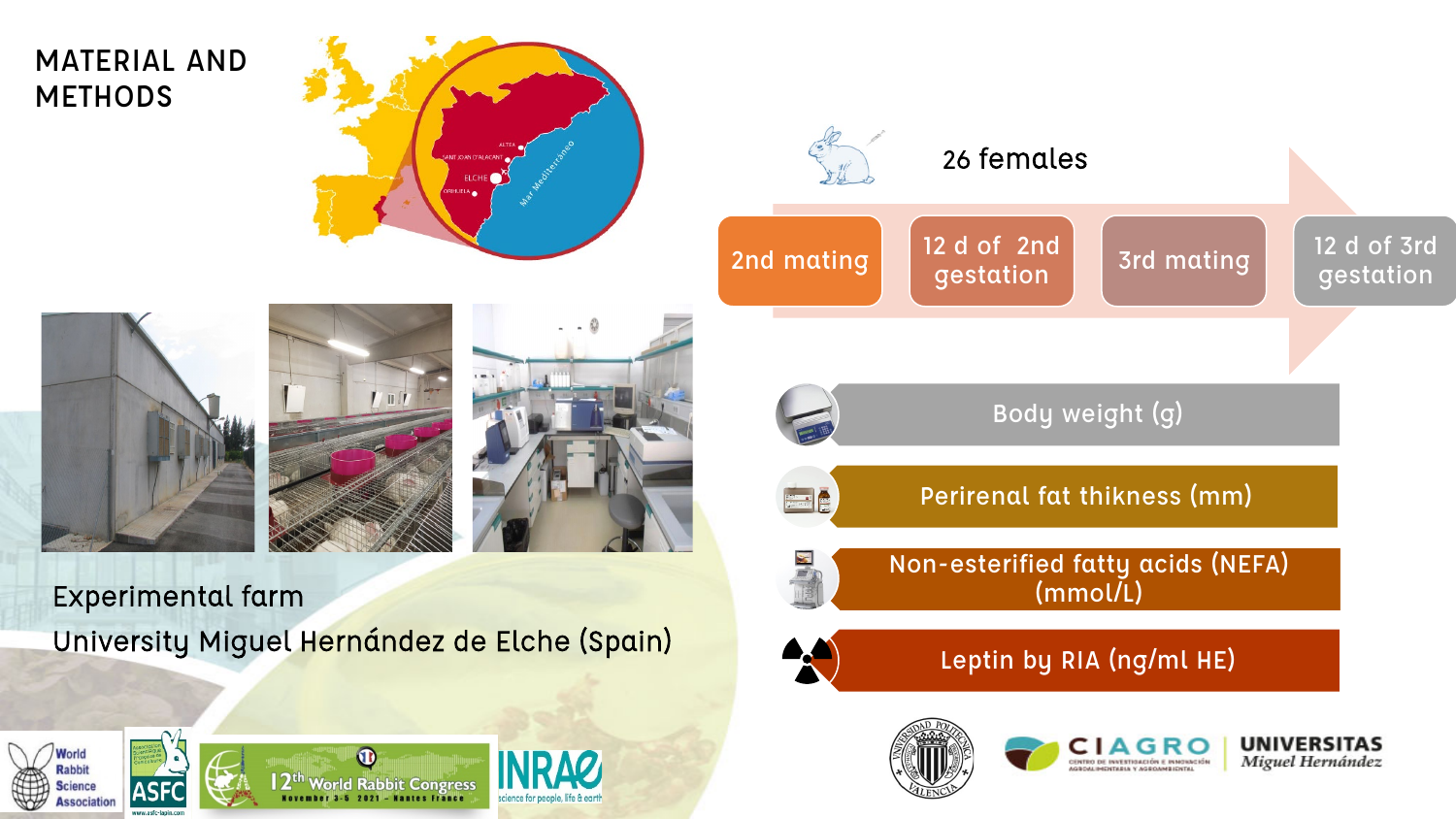## MATERIAL AND **METHODS**

- Statistical Analysis. The model includes:
	- Reproductive status: mating or 12 days of gestation
	- Lactation status: Lactating or non lactating
	- Gestation order: Second or third gestation
	- **Female effect**
	- All analyses were performed using Bayesian methodology.





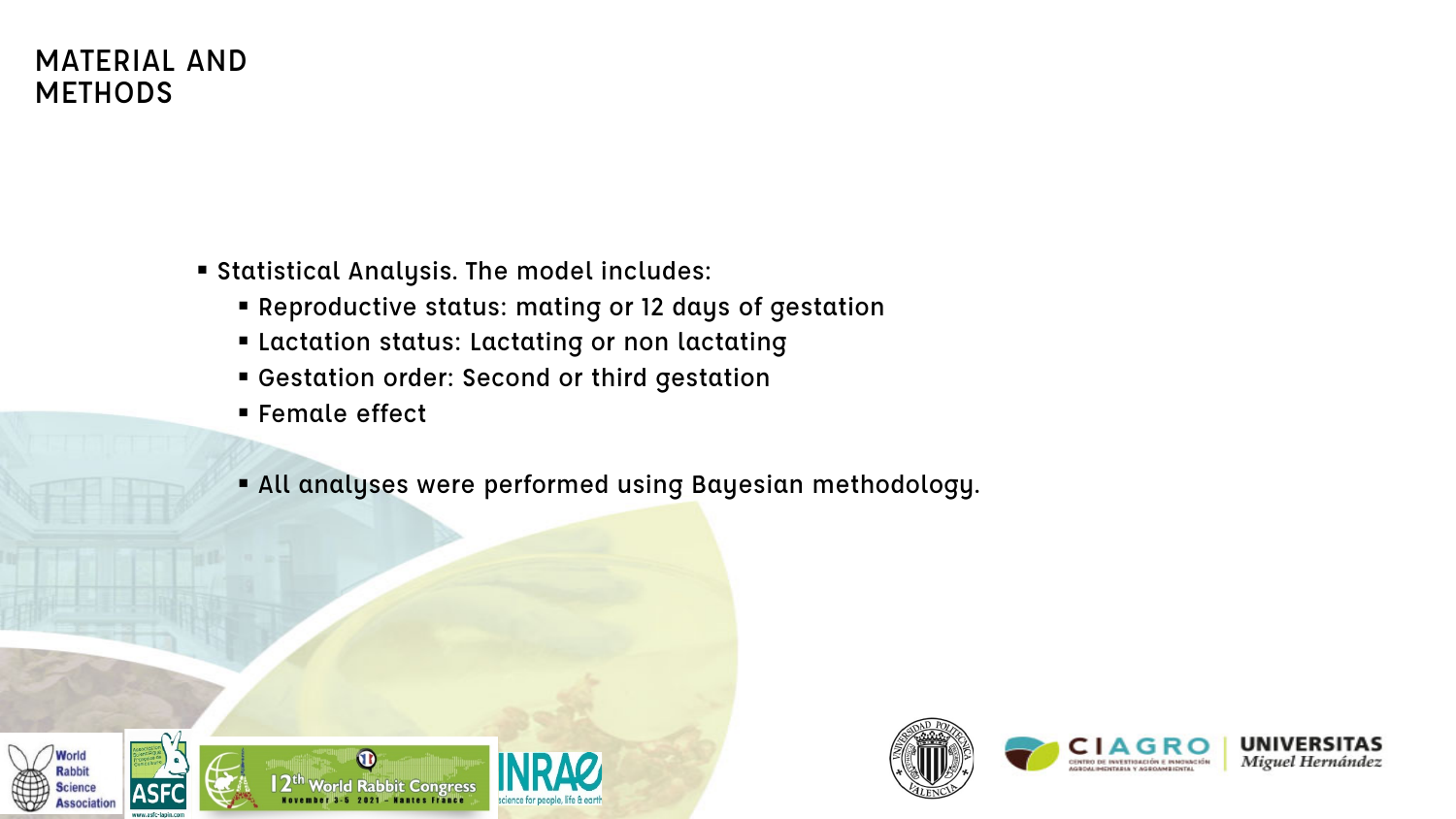## RESULTS

**Association** 

Figure 1: Features of the marginal posterior distribution of the differences between mating and 12 days of gestation

November 3-5 2021 - Nantes France

science for people, life & earth

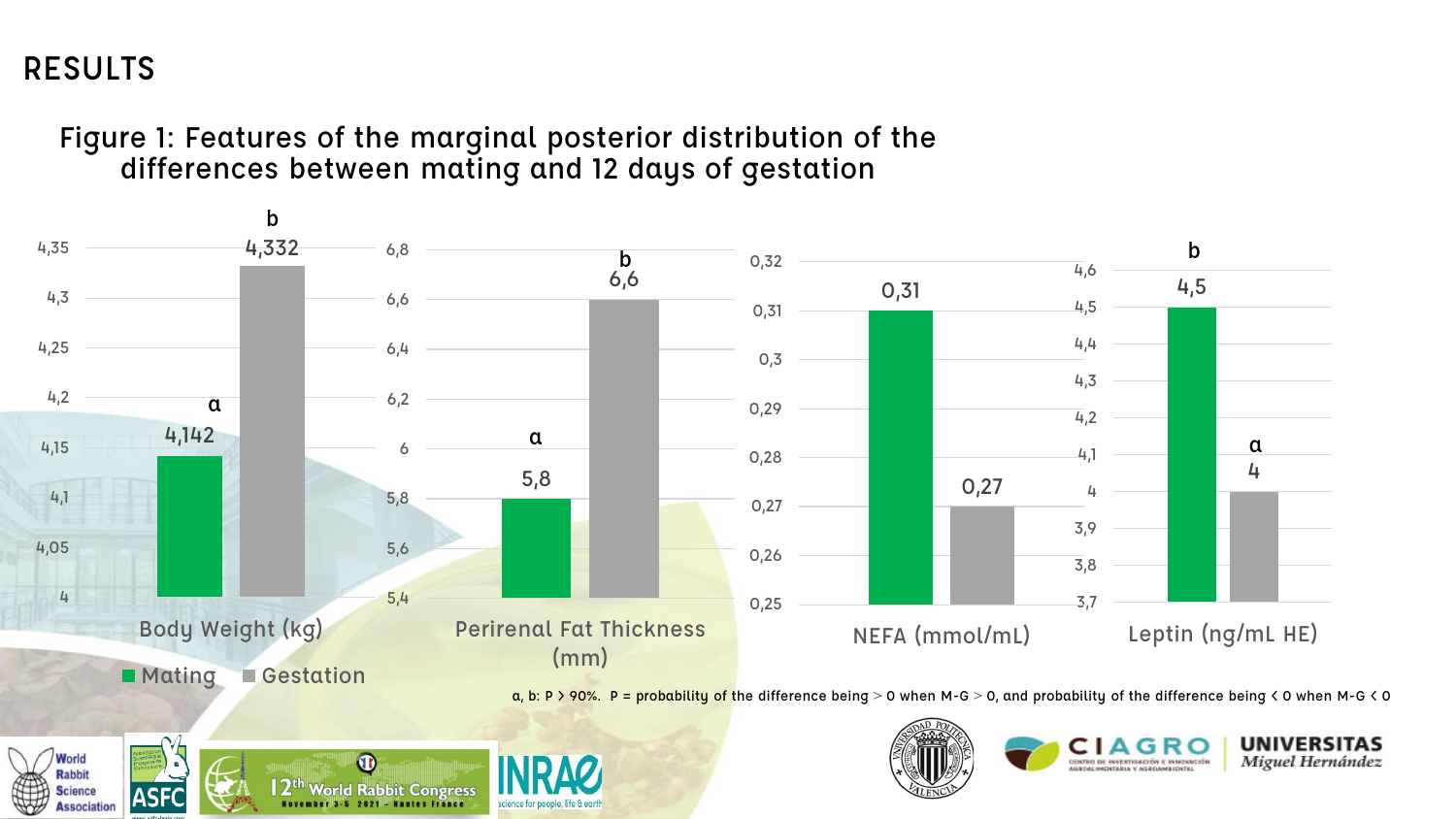## RESULTS

Figure 2: Features of the marginal posterior distribution of the differences between lactating and non-lactating females

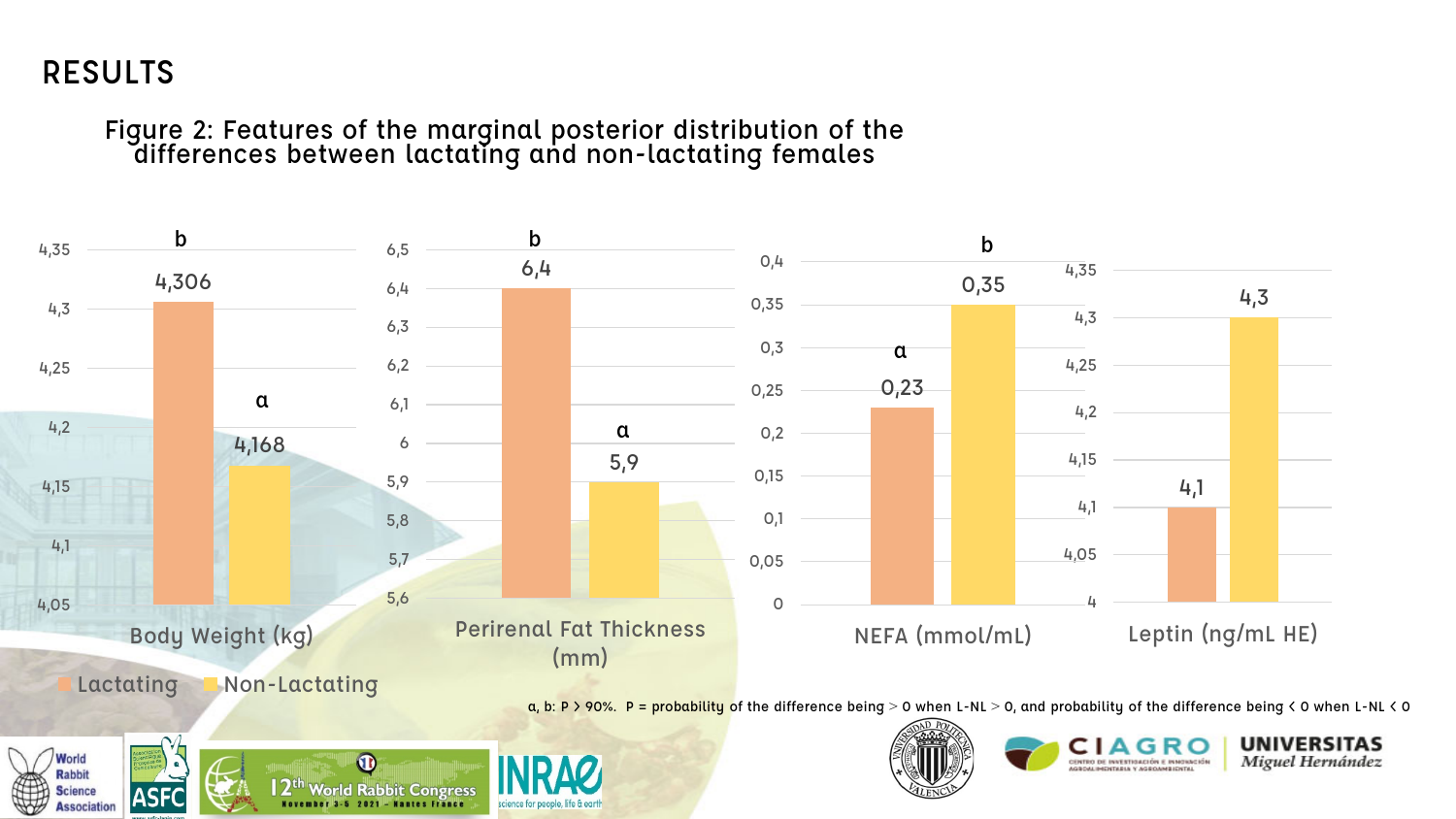## RESULTS

**Science** 

**Association** 

Figure 3: Features of the marginal posterior distribution of the differences between 2<sup>nd</sup> and 3<sup>rd</sup> of gestation



CENTRO DE INVESTIGACIÓN E INMOVACIÓN AGROM INCHTABLE Y AGROMNEICHTAL

 $\bf \Phi$  $\mathsf{I} \, \mathsf{2}^\mathsf{th}$  World Rabbit Congress **ASFC** 2021 - Wantes France

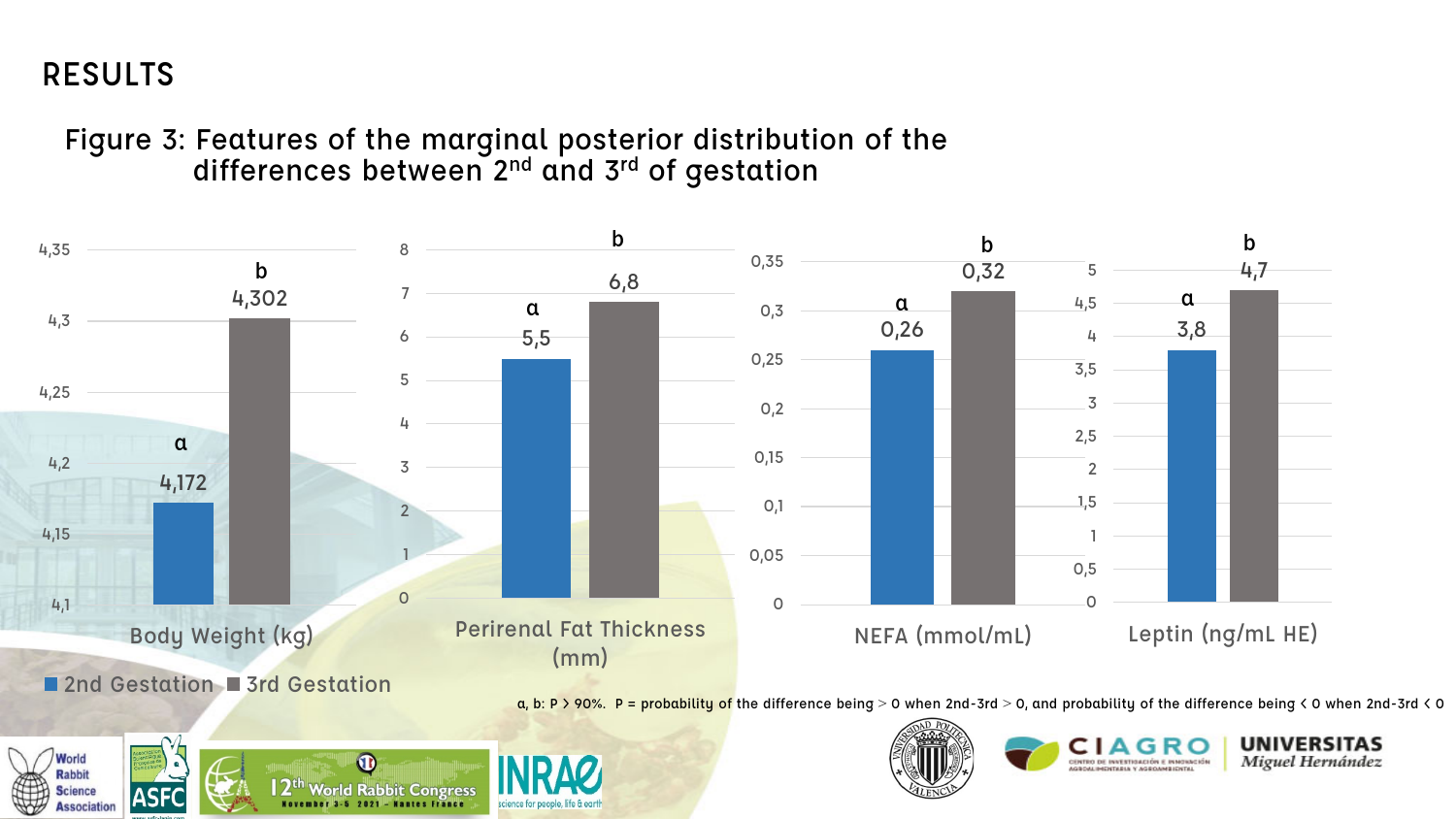## Reproductive status, lactation-gestation overlap and gestation order affect body condition, energy mobilization and leptin concentration.